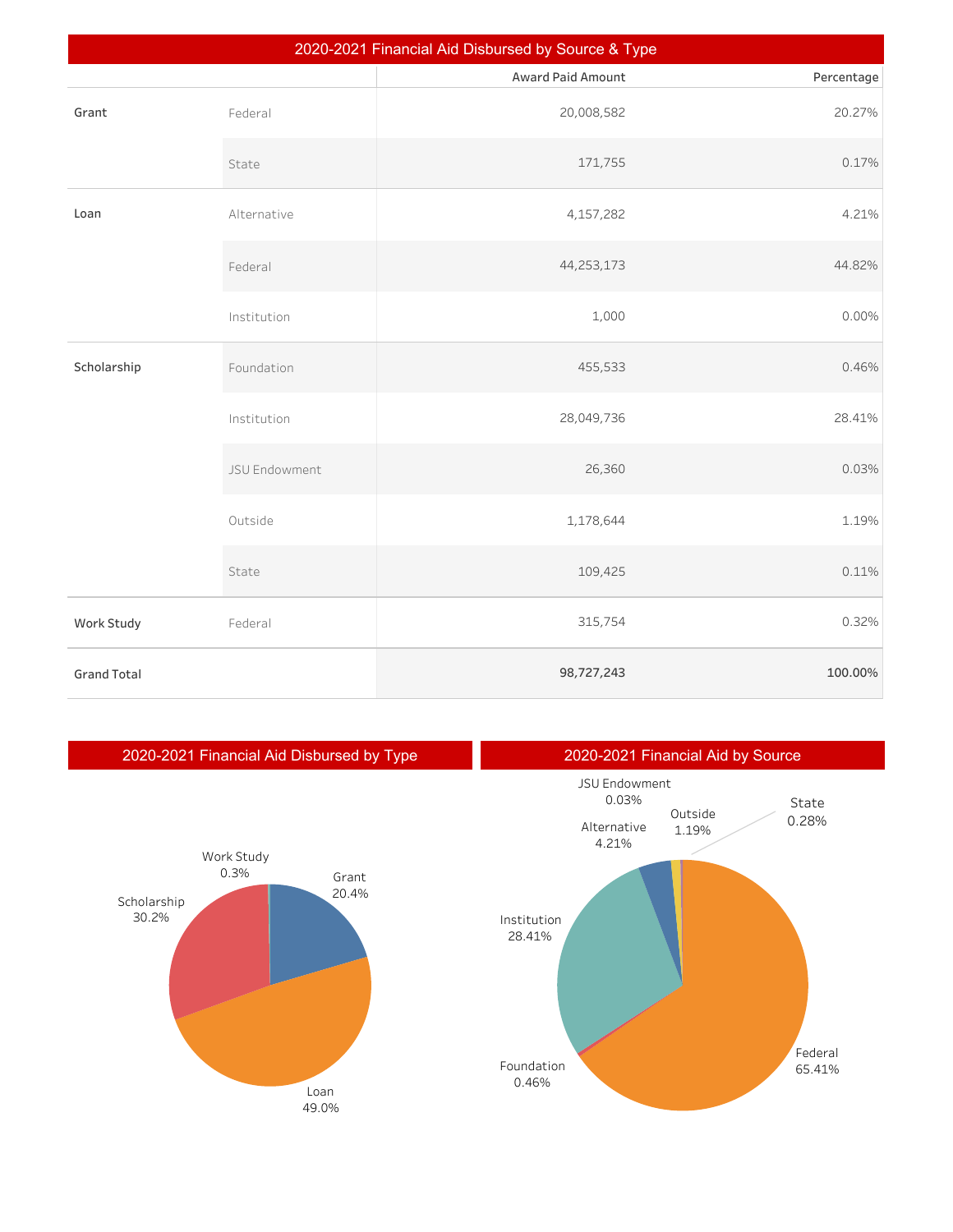## **Jacksonville State University Statement of Revenues, Expenses and Changes in Net Position (in thousands) For the Years Ended September 30, 2020 and 2019**

|                                                         | 2020         | 2019                   |
|---------------------------------------------------------|--------------|------------------------|
| <b>Operating Revenues</b>                               |              |                        |
| Student Tuition and Fees, Net of Scholarship Allowances |              |                        |
| of \$30,677 and \$27,665                                | \$<br>56,300 | $\mathbb{S}$<br>52,313 |
| <b>Federal Grants and Contracts</b>                     | 21,002       | 27,989                 |
| State and Local Grants and Contracts                    | 4,086        | 3,343                  |
| Nongovernmental Grants and Contracts                    | 2,325        | 2,405                  |
| Sales and Services of Educational Departments           | 47           | 63                     |
| Athletic Income                                         | 1,191        | 2,307                  |
| <b>Other Operating Revenues</b>                         | 424          | 422                    |
| <b>Auxiliary Enterprises:</b>                           |              |                        |
| Residential Life                                        | 10,427       | 8,301                  |
| Sales and Service                                       | 6,646        | 7,779                  |
|                                                         |              |                        |
| <b>Total Operating Revenues</b>                         | 102,448      | 104,922                |
| <b>Operating Expenses</b>                               |              |                        |
| Instruction                                             | 50,349       | 48,213                 |
| Public Service                                          | 2,972        | 2,371                  |
| Academic Support                                        | 7,900        | 7,999                  |
| Student Services, Including Athletics                   | 19,528       | 20,251                 |
| Research                                                | 1,114        | 2,256                  |
| Operation and Maintenance                               | 18,217       | 3,704                  |
| <b>Institutional Support</b>                            | 22,038       | 20,288                 |
| Scholarships and Financial Aid                          | 13,224       | 12,148                 |
| Depreciation                                            | 7,818        | 7,090                  |
| <b>Auxiliary Enterprises</b>                            | 14,037       | 13,347                 |
| <b>Total Operating Expenses</b>                         | 157,197      | 137,667                |
| <b>Operating Loss</b>                                   | (54, 749)    | (32, 745)              |

*(Continued on following page)*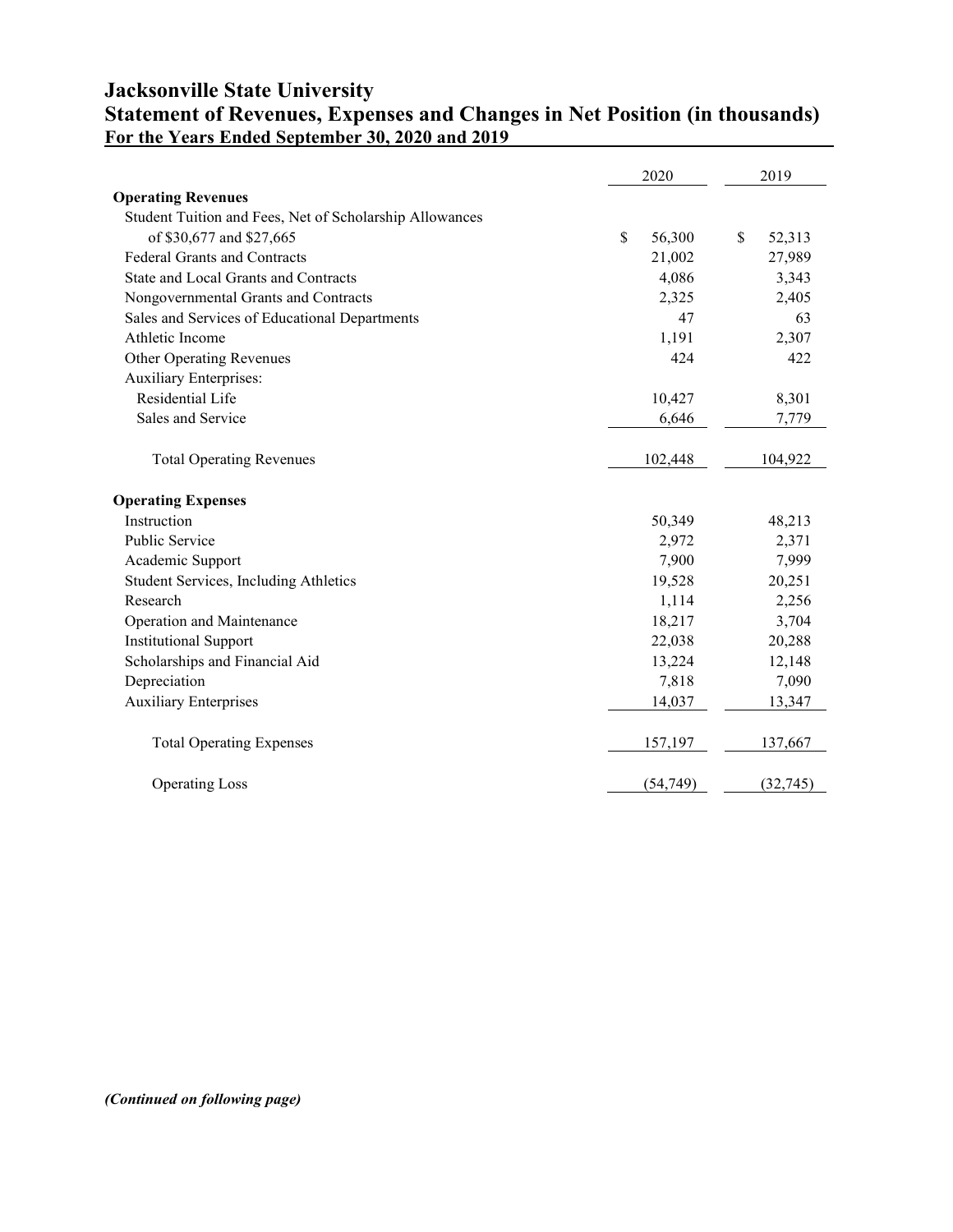## **Jacksonville State University Statement of Revenues, Expenses and Changes in Net Position (in thousands) For the Years Ended September 30, 2020 and 2019**

## *(Continued from previous page)*

|                                                     | 2020         | 2019         |
|-----------------------------------------------------|--------------|--------------|
| <b>Nonoperating Revenues and Expenses</b>           |              |              |
| <b>State Appropriations</b>                         | \$<br>45,520 | \$<br>42,618 |
| <b>Federal Grants</b>                               | 10,419       | 14,630       |
| <b>Investment</b> Income                            | 523          | 855          |
| Gain (Loss) on Disposal of Capital Assets           | 10           | (936)        |
| Rental of Facilities                                | 214          | 239          |
| Interest on Debt                                    | (2,789)      | (2,832)      |
| Insurance Recovery Income-Tornado Damage            | 4,700        | 17,162       |
| Net Nonoperating Revenues and Expenses              | 58,597       | 71,736       |
| Change in Net Position Before Capital Contributions | 3,848        | 38,991       |
| Capital Contributions Received                      |              | 3,764        |
| Change in Net Position                              | 3,848        | 42,755       |
| Total Net Position - Beginning of Year              | 62,727       | 19,972       |
| Total Net Position - End of Year                    | \$<br>66,575 | \$<br>62,727 |